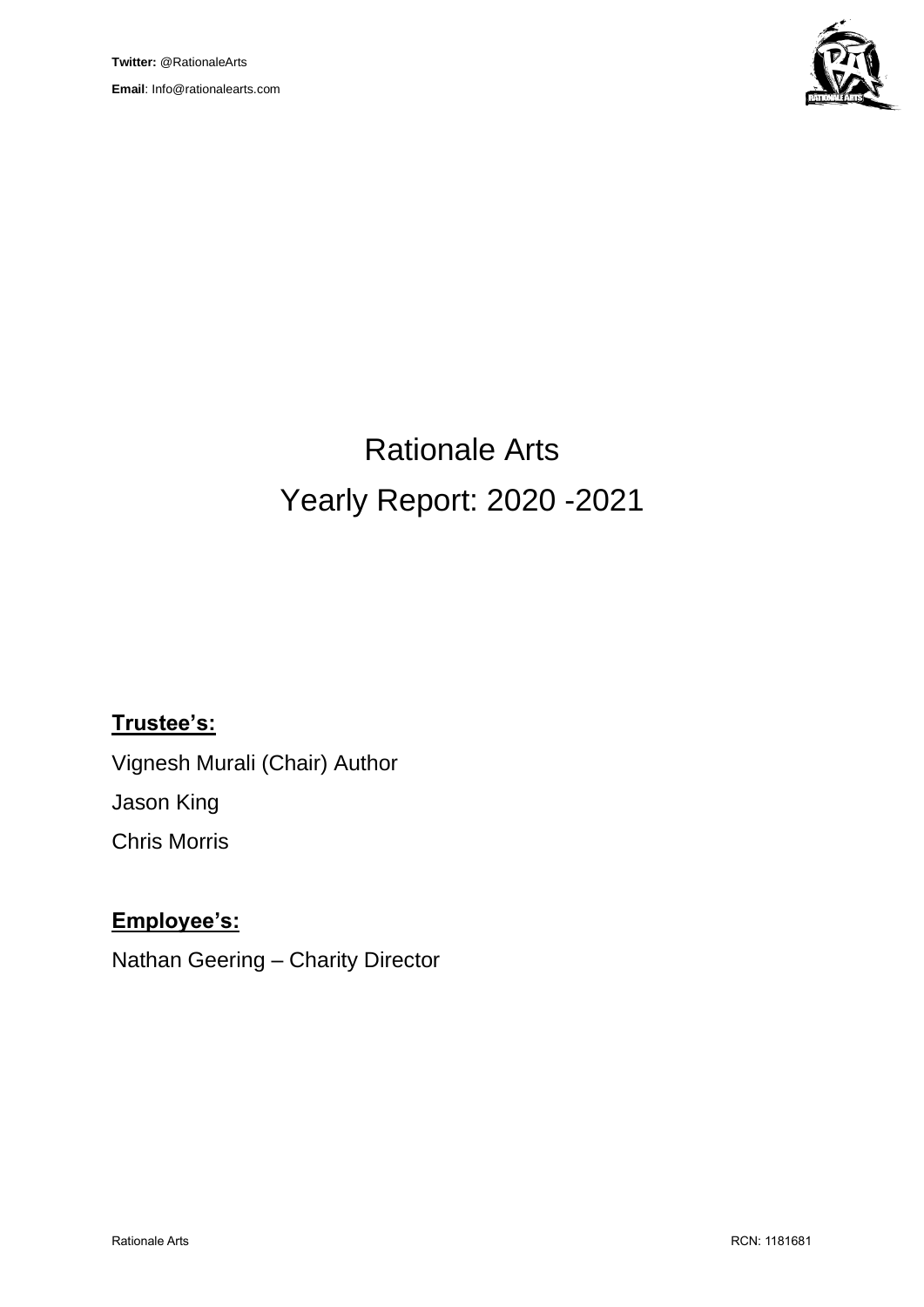

#### **1. Mission Statement**

Rationale Arts is a registered charitable arts organisation with the key aims to promote, improve, and maintain public education and appreciation of the arts. Specifically, but not exclusively the art of dance, music, and theatre.

We aim to achieve our mission mainly through 4 avenues.

- **Community engagement:** We work with communities on topics they feel are relevant to them and develop bespoke arts packages to tackle specific issues the community faces.
- **Theatre:** We pride ourselves on creating professional standard accessible theatrical productions that are created in consultation with the communities we are trying to engage with.
- **Injury Prevention**: We deliver special courses to people with visual impairment that incorporates b-boying (Breakdance) as a means of injury prevention to improve spatial awareness.
- **Workshops:** We offer a variety of artistic workshops including:
	- o Theatre Skills
	- o Hip Hop Dance
	- o Contemporary Dance
	- o Desk jockey'ing and Music Production

#### **2. Background**

Rationale Arts officially received charity status in February 2019 from the charity commission. Our first board meeting took place on the  $2^{nd}$  of April 2019. The Trustee's went through a rigorous process of setting up a Bank account etc subsequently and it was not until end of May 2019 that we were able to make our first funding bid to the National Lottery. During the initial period we set up various social media platforms on Twitter, Facebook, and Instagram to develop a presence and promote the work we were aiming to do. We also reached out to various stakeholders locally with the aim of building relationships and creating pathways to achieve our mission.

#### **3. Review of 2020-21**

Due to Coronavirus Pandemic, there was a significant downturn in the charity's activity at the beginning of the financial year. UK went into Lockdown in March 2021 which significantly affected the charity activity; however, we were determined to adapt to the situation and carry on with our mission to make art accessible albeit in a more innovative way.

#### **3.1. Injury prevention courses**

We were successful with our funding bid of £20,000 to the Postcode Lottery to deliver our state-of-the-Art Injury Prevention course, due to the pandemic we created online accessible content for people with visual impairment and begun to transfer our face-to-face content to online content, we have successfully delivered online injury prevention courses to people with visual impairment across the country. When asked about our Virtual Sessions, one of our students replied: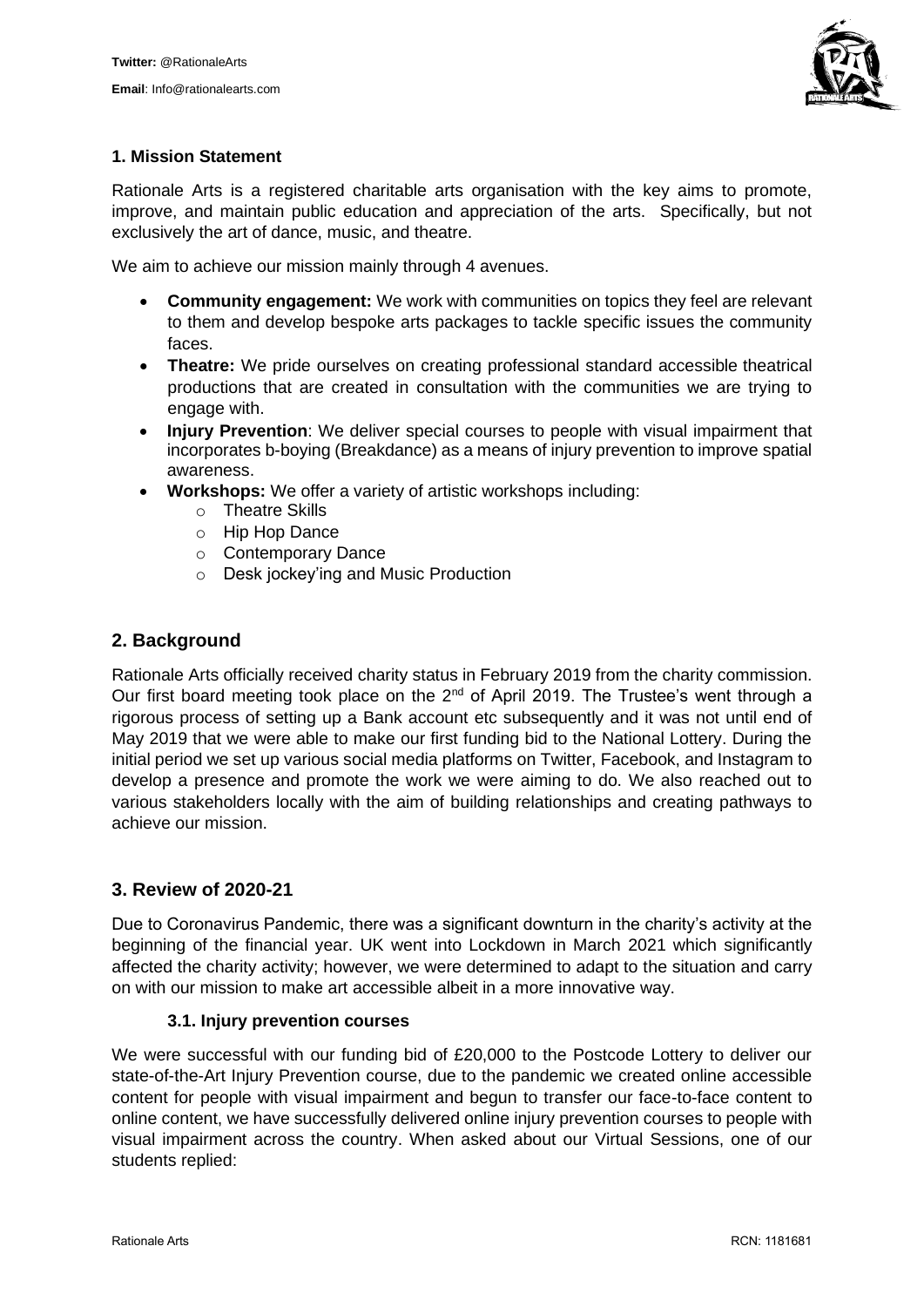

*This is a great opportunity for anybody who is blind or lives with a visual impairment, or for anyone that has general accessibility issues. Coming from someone who has had multiple break sessions over Zoom now I can 100% recommend it to anyone that is looking to improve their spatial awareness, learn something new, keep fit and challenge themselves in a completely new way. Even if you aren't a Dancer, it is a really cool, accessible and safe way to get you back moving and on your feet.*

#### *Rachael Storey*

#### *Virtual Session Student*

We will continue to deliver this online visual impairment course until April 2021.

#### **3.2. Workshops**

We have collaborated with Bluebell Wood Hospice and delivered hip-hop handplay and smashing street art sessions both face to face and virtually. We were also involved in with Bluebell Wood for their bonfire night and Christmas Elf performances which were heavily featured in the local media.

#### **3.3. ACT's of creativity**

We were granted £10,000 funding by Derbyshire County Council to create content for our ACTs of Creativity initiative which we will be rolling out to 4 schools in the Bolsover area from April 2021 onwards. Through the ACTs of Creativity promotional material, we were able to employ and mentor people of colour on artistic film making.

#### **3.4. Blackfest**

We formed a partnership with Blackfest to deliver dance sessions to people with Disabilities between January 2021 and March 2021.

#### **3.5. Trust in Care**

Following on from our first pilot Theatre production working in partnership with Derbyshire Council and Derby Theatres in February 2020 we worked with young people in care and people with disabilities throughout the year to finalise our Trust in Care theatre production which will have its first official performance in June 2021 at the Crucible theatre in Sheffield.

The show features one of the young people with visual impairment that we delivered our injury prevention course as the main character. Trust in Care combines Hip-Hop, Street dance, Interactive Projection, beatboxing and Poetry to tell the dynamic story of two siblings trying to navigate their way through the care system. Along the way, they meet foster carers and creative mentors that help them reflect on what it means to be a family and trust new people who enter their lives. With a diverse cast of performers who are disabled and non-disabled as well as performers from LGBTQ communities and culturally diverse backgrounds. Trust in Care will deliver on so many levels. The production was created with young people in care as the artistic consultants and provides an emotive insight into the lived experience of looked after children and young people.

Trust in care is truly a culmination of all the work the charity has been involved in since its inception in 2019 and we look forward to developing the show and going on a national tour in the coming years.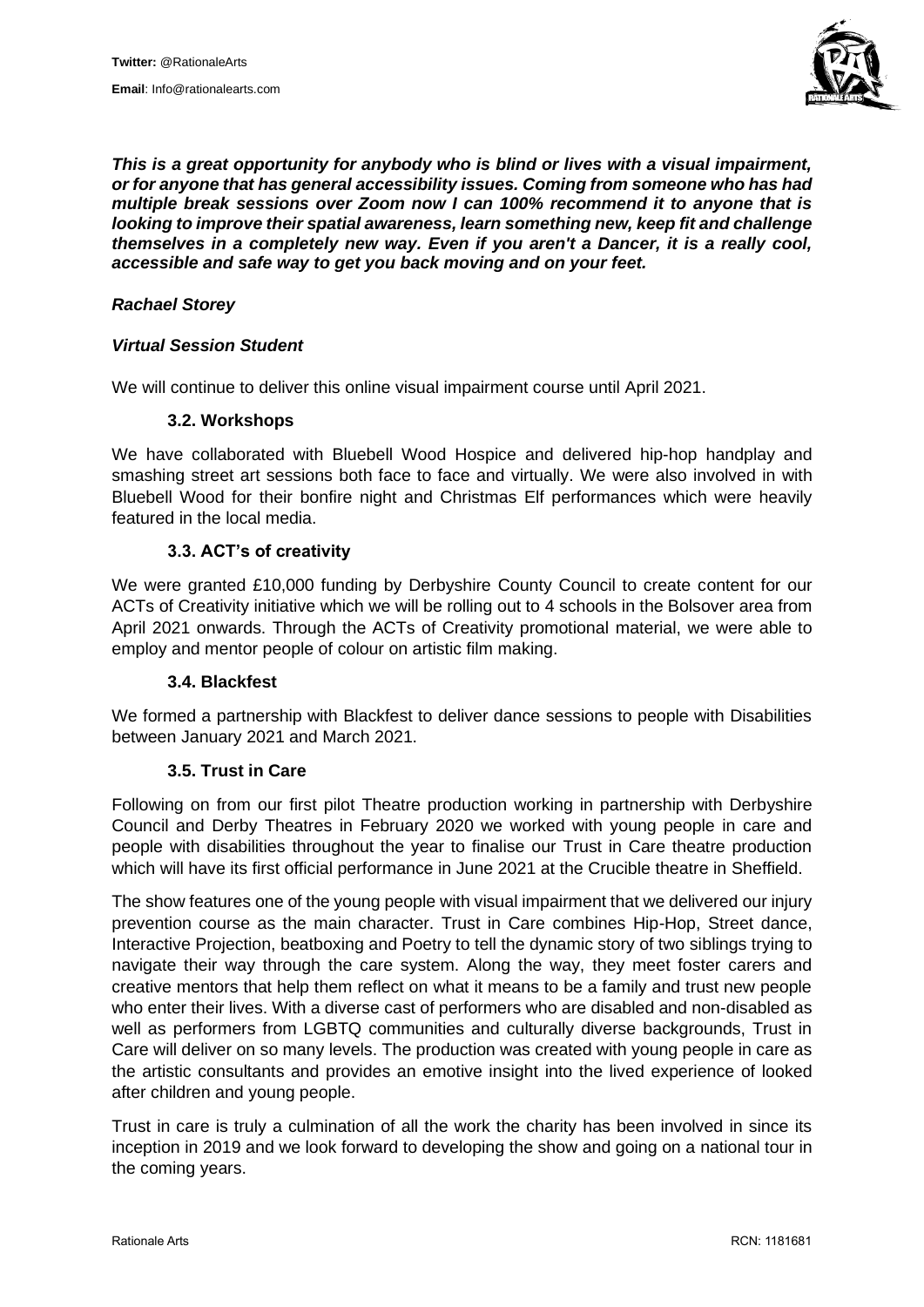

## **4. Other Activities**

- We further developed a state-of-the-art website showcasing our work which can be accessed at [www.rationalearts.com.](http://www.rationalearts.com/)
- We invested in equipment to provide workshops; this equipment will serve the community well in the years to come.
- We gained national recognition for our work with one of our visual impaired students being featured on BBC's Strictly it takes two.
- We had several media outputs during the year which can be found on our website. <https://www.rationalearts.com/media-articles-press-pr>

## **5. Finance Accounts**

During the financial year 2019-20 the Charity received a total income of £10,751 and had total expenditure of £8,949 which left a surplus of £1,802. During the financial year 2020-21 the Charity received a total income of £35,005 and had a total expenditure of £24,027 with a total surplus of £12,781 (which includes monies carried over from the previous year). Most of the surplus was created as we are still delivering some of work which we were granted funding for and unpaid invoices for delivering the Injury prevention course and Trust in care. Any Surplus is used towards the running costs of the Charity such as Insurance and other relevant subscriptions.

Since our inception as a Charity, we have managed to raise **£45,756** to '*make art accessible'*.